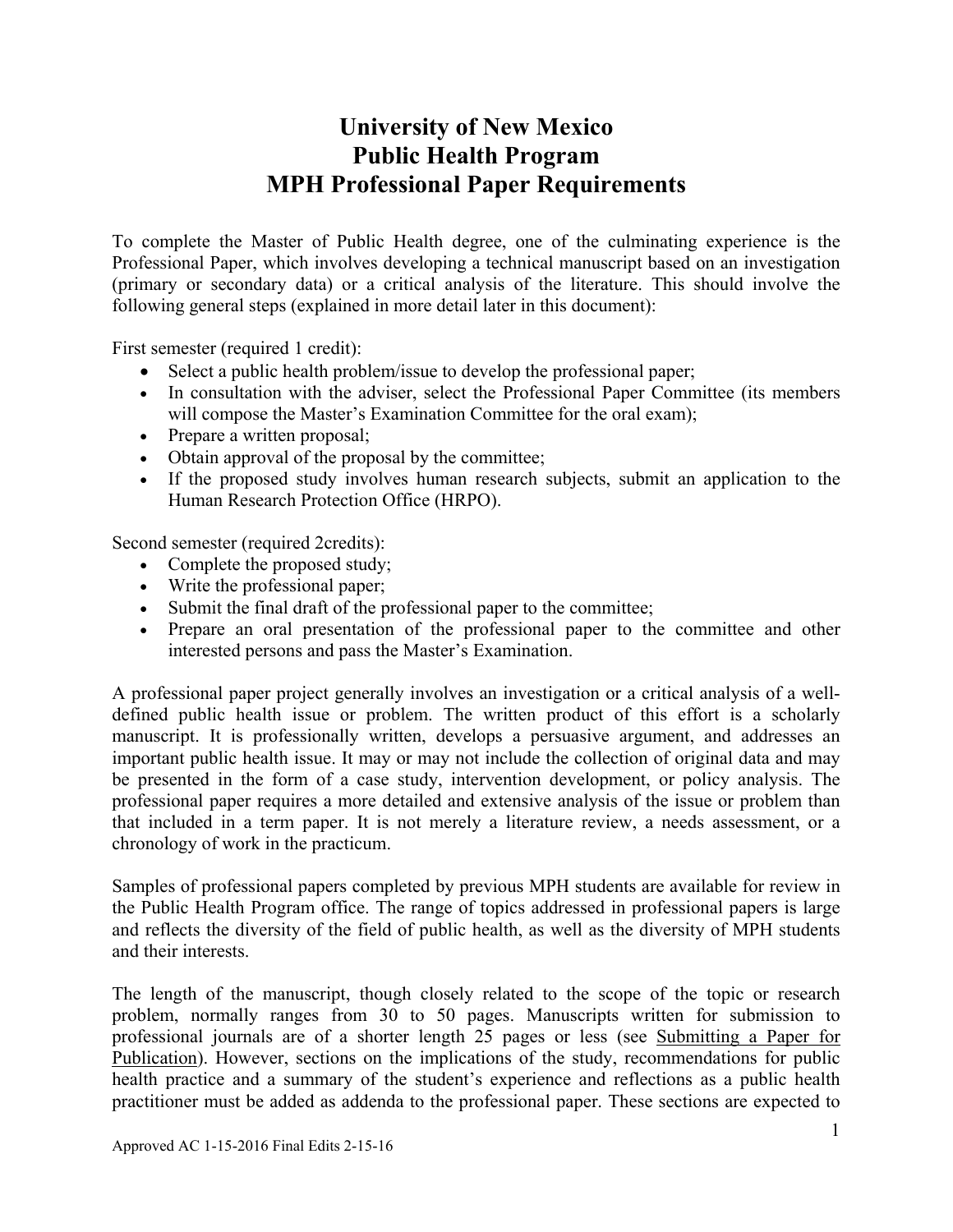add another 5 to 10 pages to the total length of the professional paper if it is written for submission to a journal. Manuscript length may also depend on other products of the professional paper work, including the production of educational materials that are best presented in a form other than a printed paper manuscript, such as videotapes or interactive CD-ROM. It is the candidate's responsibility to define the contents of the final manuscript and other products of the professional paper with her/his committee during the approval of the proposal.

Students may begin a professional paper and enroll for credit only after completion of one semester of graduate studies with a minimum GPA of 3.0 in all graduate coursework. Students must enroll in the Professional Paper PH 596 for a maximum of 3 credit hours; additional professional paper credits will not be counted toward graduation. The student must be enrolled in PH 596 for 1 credit hour in the semester that they are writing the proposal and for 2 credits when they complete their professional paper and their oral examination. PH 596 may be taken for a letter grade or credit/no credit (CR/NC), but this must be in consultation with his/her adviser.

Students are highly recommended to enroll in a professional writing course to strengthen their skills in conceiving and planning research projects, and in writing proposals. A 1 credit hour course is usually offered each fall and spring semester (PH 511 Writing for Public Health Professionals or Advanced Writing for Public Health Professionals as PH 560). For maximum benefit, students should enroll in the course while they are writing their proposal.

## **The Professional Paper Committee (equivalent to the Master's Examination Committee in the Oral Exam Guideline)**

Students should discuss their ideas for the professional paper with their prospective chair. The chair will assist the student in identifying the other committee members who have the appropriate expertise in the selected subject area. The student's committee must be comprised of at least three (3) faculty members, two who are considered primary faculty in the Public Health Program. Committee chairs must be regular faculty who hold appointments in the Public Health Program (consult the Public Health Program office). The student advisor does not have to be either the chair or part of the committee. Adjunct faculty, faculty from outside the Public Health Program, and emeriti may serve on the committee at the discretion of the student and her/his committee members. All members of the committee must be approved for graduate instruction and service on examination committees by the UNM Graduate Studies.

Once the committee is selected, the student should also discuss his/her ideas for the professional paper with the other committee members in advance of beginning to prepare the proposal. Committee members may recommend other courses be taken, depending upon the nature of the work required to complete the professional paper.

### **Preparing the Proposal**

The draft proposal must be submitted to the Professional Paper Committee. It must contain the following sections:

 a. Title Page Title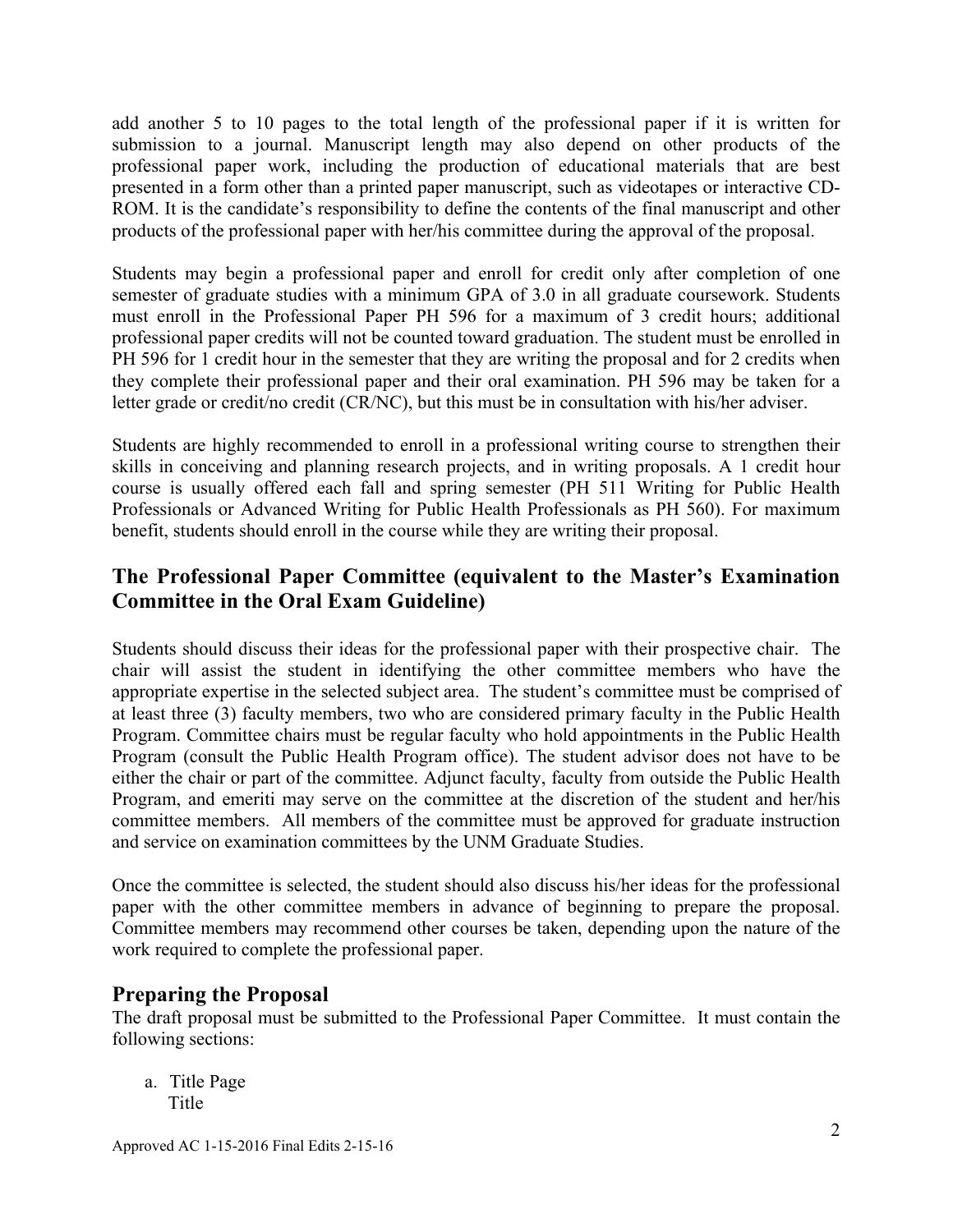Student's Name

Name of Professional Paper Committee members (indicate Chair)

- b. Background and Rationale Introduction to the public health problem (literature review) Significance for public health practice
- c. Purpose
	- Research questions and/or hypotheses
- d. Methods

Data collection (primary, secondary and/or searching strategies for analytical papers based on literature review).

Analytical approach for any type of paper (epidemiology, interventions, case studies, analytical, systematic literature review, etc.)

If the study involves working with human subjects Human Research Protection Office (HRPO) approval number or letter granting exempt status limitations must be inlcuded. A regular faculty, such as the chair of the Professional Paper Committee, must act as the PI for the application to be accepted by HRPO.

- e. Student's Role in the Project
- f. Timetable
- g. References
- h. Appendix (e.g., consent form, questionnaires, previous publications)

The length of the proposal, though related to the scope of the proposed topic, usually ranges from 5 to 15 pages, depending on the length of the literature review. The proposal must be typed with double-spaced text lines. Pages must be numbered and the proposal should not be bound.

### **The Professional Paper Proposal Approval Process**

The deadlines for submitting the professional paper proposal to the student's MPH Professional Paper Committee depend upon the anticipated date of completing the professional paper and the Master's Examination. The proposal must be given to the MPH Professional Paper Committee by:

- Graduation in Fall Semester: one month **before the end** of the Summer Semester.
- Graduation in Spring Semester: one month **before the end** of the Fall Semester.
- Graduation in Summer Semester: one month **after the beginning** of the Spring Semester.

Within two-weeks of receipt of the proposal, the MPH Professional Paper Committee will make a decision on approval and provide written notification to the student on the decision. The MPH Professional Paper Committee can approve the proposal, require a written response from the student addressing the issues raised by the MPH Professional Paper Committee, or require the proposal to be re-written.

The proposal will be evaluated for completeness according to the outline described in the previous section above. The review will identify the strength and weaknesses of the proposal, and consider the appropriateness of the proposed committee membership vis-à-vis the topic area. If the chair and other committee members feel that additional faculty expertise is needed, then, additional faculty members may be added to the committee.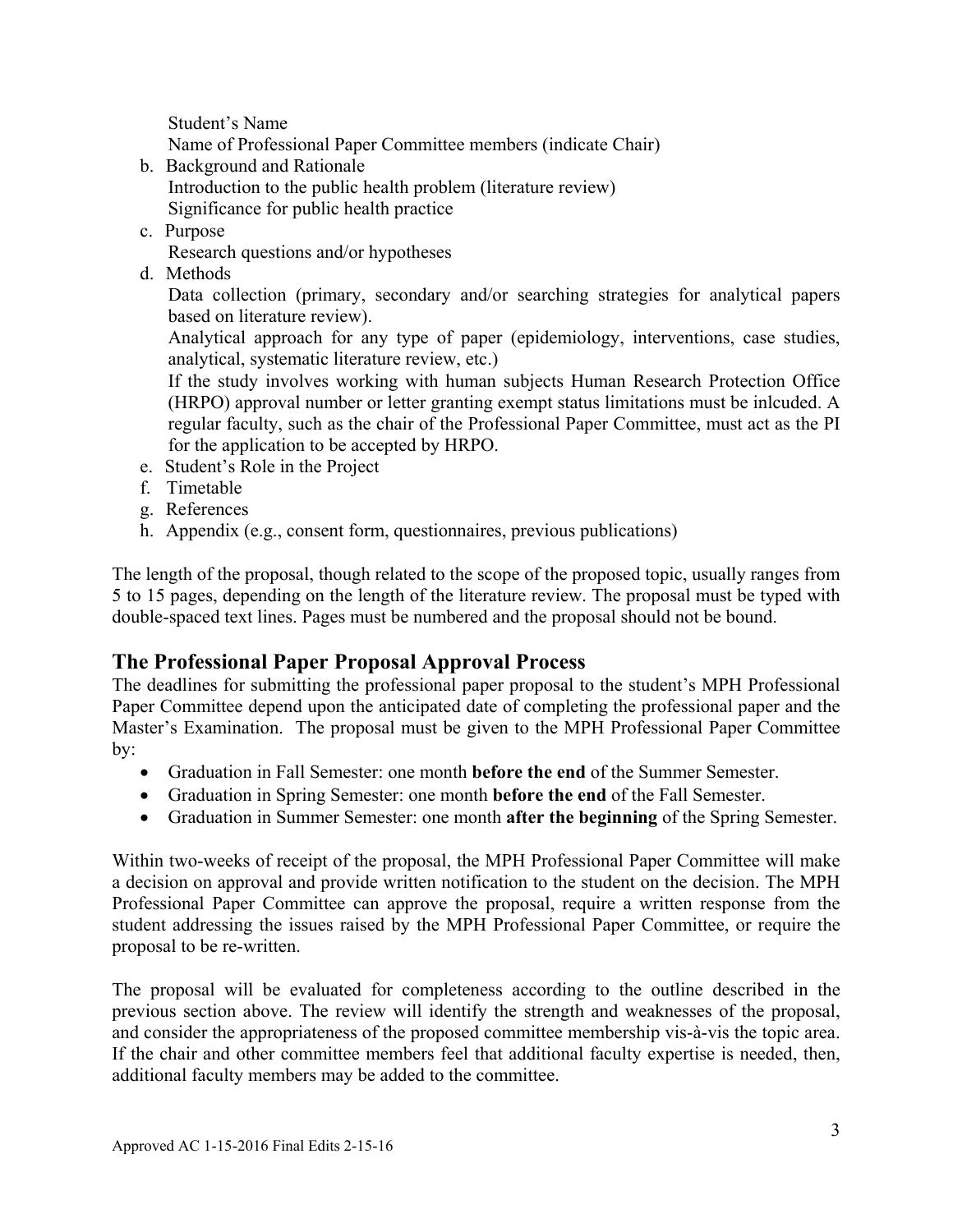The student's committee shall indicate their approval of the proposal with their signatures on the *Program's Professional Paper Approval* form (available from the Public Health Program office). The student shall submit the signed form with a copy of the proposal to the Public Health Program office or directly to the Chair of the MPH Professional Paper Committee.

#### **Preparing the Professional Paper**

The professional paper manuscript must be presented in a form amenable to examination and review. This means that documentation of the research or inquiry process must be provided in a form that is sufficient to allow others to follow the line of reasoning and to evaluate the credibility of the work.

At a minimum, the professional paper must meet criteria of content and presentation that are as rigorous as those applied to work done in a professional public health setting (public agency, non-profit organization, etc.). However, if the manuscript is to be submitted to a peer-reviewed scientific journal, the student and committee may agree that higher standards are appropriate. It is the student's responsibility to define the content of the professional paper manuscript and other products of the research in the proposal.

The Public Health Program requires these content areas in each professional paper:

- 1. Title page and abstract;
- 2. Introduction: Explain why the proposed topic is a public health problem; the goal of the paper; hypotheses/questions and specific objectives or aims that the paper will address.
- 3. Background: Present the literature review; search strategies and identified gaps in the literature that the paper is addressing.
- 4. Methods:

a. If the proposed project is based on primary data collection, detail the conceptual approach, study design, sampling design, and other appropriate methods, data collection, and analytical and data analysis approaches (whether quantitative or qualitative).

b. If the project is based on secondary quantitative and/or qualitative data describe other methods used (discourse or content analyses, systematic or non systematic review, search strategies, etc. and analytical approach).

c. If the project is not based on data, but is a program development or curriculum development project, describe methods used to develop the program/curriculum, evaluation methods, and expected results.

- 5. Results: All type of papers must include a section on results.
- 6. Discussion: Connect the analyses to the literature reviewed and demonstrate how the data or issues analyzed relate to the original study questions.
- 7. Discussion of the implications of the study and recommendations for public health practice, research, and policy, and development of a plan for dissemination of information.

Addendum:

8. Discussion of the student's role as a public health practitioner in relation to the problem, and if appropriate, to the agencies addressing with the issue or problem and a selfreflection about yourself as a public health professional. As part of your culminating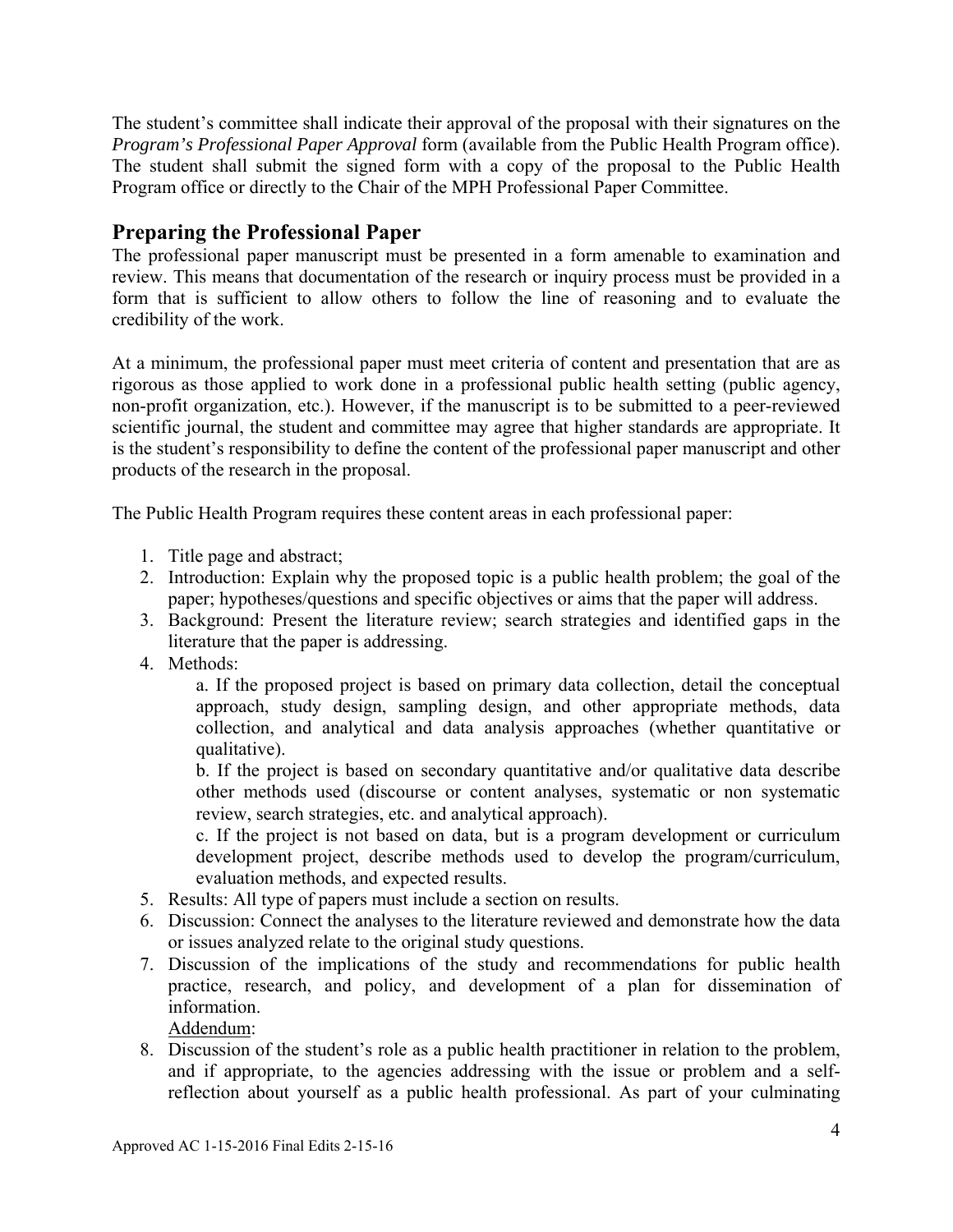experience, write a short self-reflection (up to 650 words) on your growth as a public health professional throughout the master's program. Please use the following dimensions to develop your self-reflection: 1) what you've learned specifically from your professional paper experience and the implications of this knowledge for your public health practice, research, or policy work in the future; 2) what you've learned more generally from the program and the implications of this knowledge for your public health practice, research, or policy work in the future; 3) how your own values and background (family, racial/ethnic, cultural, socioeconomic, self-described identity), might influence your public health career.

The manuscript shall be typed and organized in a style that is in accordance with one of three professional organizations:

- 1. American Psychological Association *Publication Manual of the American Psychological Association.* 6<sup>th</sup> edition. American Psychological Association, 2010.
- 2. American Public Health Association *What AJPH Authors Should Know* printed in the front pages of each month's issue of the *American Journal of Public Health*.
- 3. American Medical Association *Manual of Style: A Guide for Authors and Editors*. 10<sup>th</sup> Edition. Oxford University Press, 2007.

Current editions of these style manuals are available in the Health Sciences Center Library and Informatics Center. With prior advice and approval of the student's committee, other professionally recognized guidelines may be followed if the paper will be submitted to a journal that requires a different style (e.g., *American Journal of Epidemiology, American Journal of Preventive Medicine, etc.*).

Submitting a Paper for Publication. From time to time, a student has requested permission to use as their professional paper a manuscript that has been prepared or accepted for publication. The Public Health Program has generally approved these requests, but requires an introductory section describing the public health problem, as well as additional sections which describe the implications of the research for public health practice, the student's role as a public health practitioner and a self-reflection. These are generally not included in the body of the manuscript, which has been prepared for publication but are addenda. The Public Health Program strongly encourages publication of research, but the student must recognize that these additional requirements exist to create a coherent statement of the research work that is being submitted for the MPH degree.

Students who submit their professional papers for publication are strongly encouraged to consult the authorship guidelines proposed by the *American Journal of Public Health*, *the Journal of the American Medical Association*, or the *New England Journal of Medicine*. Students should not automatically assume that Professional Paper Committee members must be included as coauthors on a manuscript submitted for publication. Authorship should be decided by the criteria proposed by these professional journals. The inclusion of a committee member is to be based on whether the author has contributed substantively to the conception/design of the project, analysis/interpretation, and writing of the paper. The issue of authorship should be discussed at initial meetings of the student's Professional Paper Committee. In many cases, authorship cannot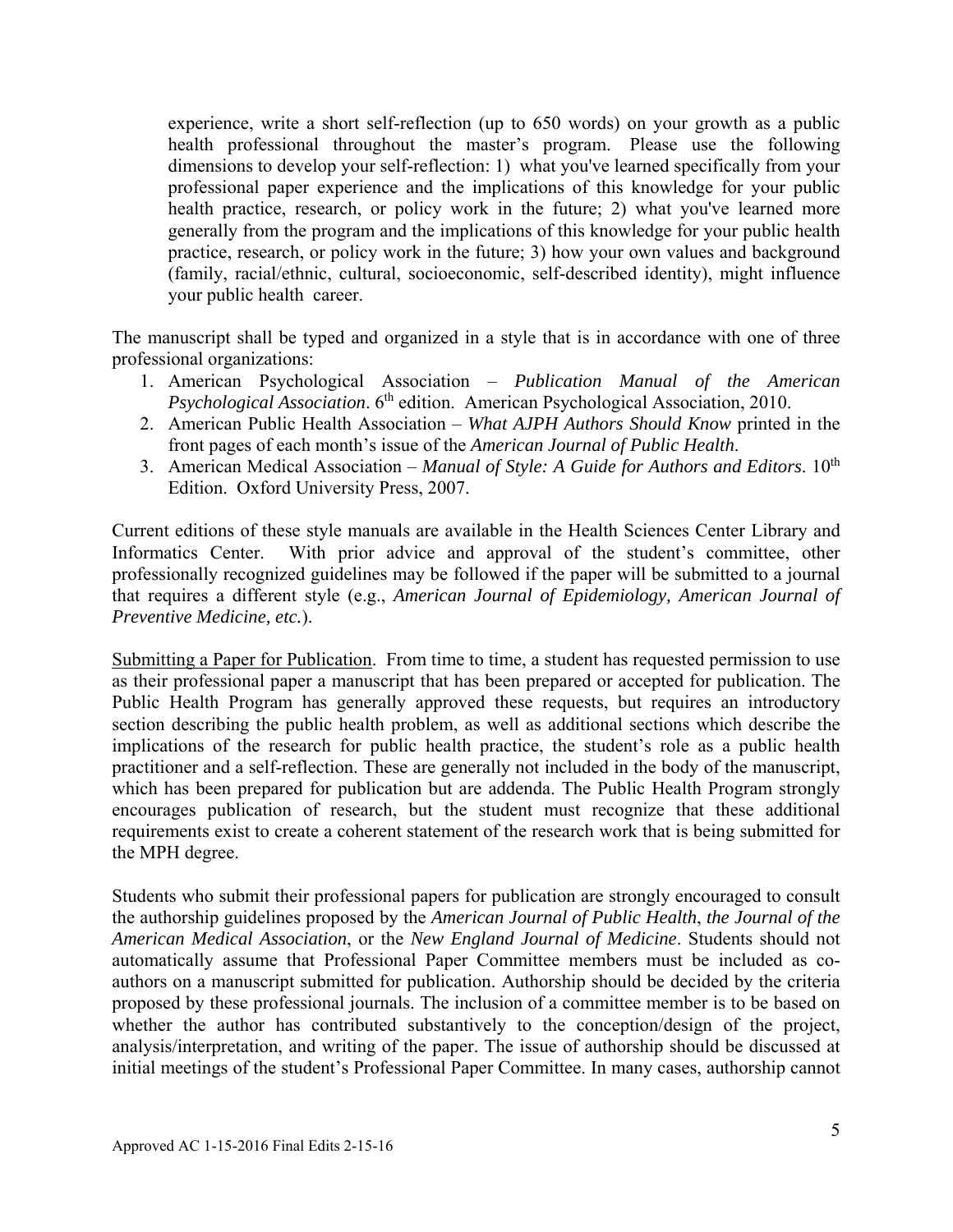be determined until the manuscript has been completed, but the student and the committee should reach agreement as to how this decision will be made at the appropriate time.

#### **Completing the Oral Presentation and Master's Examination**

When **all** major work and writing on the professional paper manuscript are completed and the Chair and committee members have received the final draft of the manuscript, the oral presentation should be scheduled. Working with her/his committee, the student should arrange an appropriate time and place for the presentation. Two weeks prior to the oral presentation, the student must provide each committee member with a clear, typed copy of the professional paper. Preparation of the final typed copy of the professional paper should be delayed until after the oral presentation since the committee members may, on the basis of the defense, require that the student make revisions. For specific instructions in regards to the Oral Presentation and Master's Examination see the document "**Guidelines for Master's Examination for Professional and Integrative Experience Papers."** 

#### **Summary of Deadlines and Forms**

Candidates are responsible to understand and monitor UNM and Public Health Program requirements and due dates at all times while they are completing the requirements for the Master of Public Health degree. Deadlines are listed in the University Calendar. It is the student's responsibility, not the responsibility of the chair or members of the Professional Paper Committee, or the Public Health Program, to ensure that the general University requirements and due dates have been met for graduation. Students who plan to graduate should consult UNM Graduate Studies to ensure requirements and deadlines are understood (http://grad.unm.edu/home/).

#### **ALL REQUIREMENTS FOR GRADUATION (except for classes in which students are currently enrolled) MUST BE COMPLETED BY November 15th (Fall), April 15th (Spring), July 15th (Summer), or graduation will be delayed.**

**Incompletes:** Must be removed and the grade recorded by the following dates or graduation will be delayed until satisfied:

- Fall Semester: November  $15<sup>th</sup>$
- Spring Semester: April 15<sup>th</sup>
- Summer Semester: July  $15<sup>th</sup>$

**Program of Studies and Notification of Intent to Graduate (POS):** *Due* to the MPH Program *an entire semester in advance of graduation* - by the following deadlines:

Fall graduation: June  $15<sup>th</sup>$ 

Spring graduation: September 15<sup>th</sup>

Summer graduation: February  $15<sup>th</sup>$ 

The POS may be submitted any time after completion of 12 credit hours. POS must be approved before a student can take their master's exam.

**Professional Paper Proposal**: The professional paper proposal should be submitted to the MPH Professional Paper Committee by:

Fall Semester: one month **before the end** of the Summer Semester.